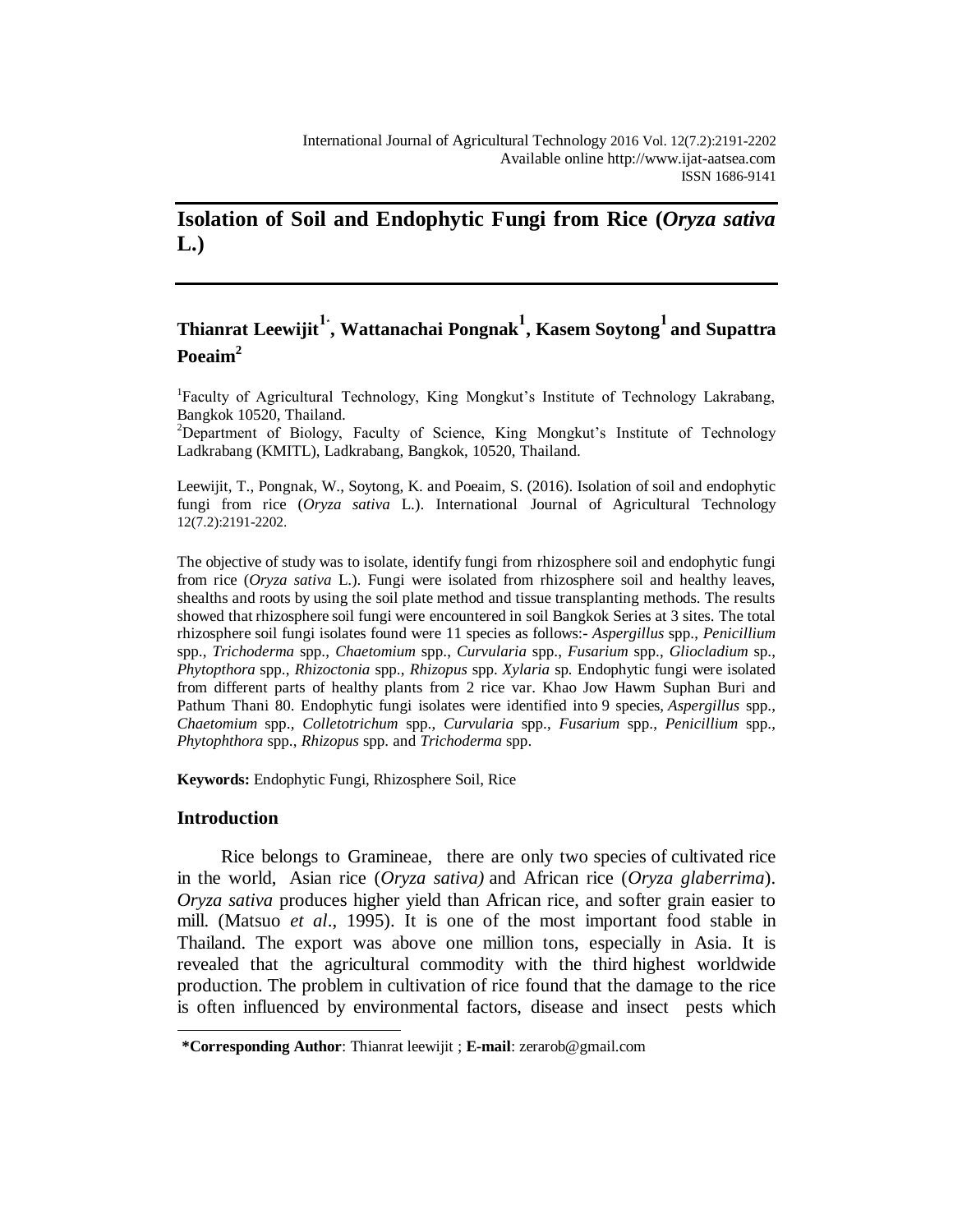reduced in yield (John *et al.,* 2007). Application of chemical fertilizers and pesticides cause chemical residues in agricultural products, and the ecological environment imbalance (Naik *et al*., 2009).

Rhizosphere is a thin layer of soil immediately surrounding plant roots. It is an extremely important and active area for root activity and metabolism. A large number of microorganisms such as bacteria, fungi, protozoa and algae coexist (Saharan and Nehra, 2011). It is a source for high diversity of microorganisms which a major role in the enhancement of the plant. The plant and microbe interaction influences the plant growth. Endophytic fungi are found in every plant species. The relationship between the host plant and the fungi is mutualism and the plant does not show disease symptoms. Endophytic fungi have the potential to be used as fertilizer. The major benefit of these microorganisms also promote the growth of plants that live soil *around rice roots* such as nitrogen fixation in rice rhizosphere, growth hormone producer, root have a large surface area, which makes absorbing both water, minerals and nutrients more efficient using osmosis (Rodriguez *et al*., 2009; Strobel *et al*., 2004). Endophytic fungi have frequently been reported to be associated with crop plants including wheat (*Triticum aestivum*), wild barley (*Hordeum brevisubulatum* and *Hordeum bogdanii*), soybean (*Glycine max*), and maize (*Zea mays*) (Dingle and McGee, 2003; Istifadah and McGee, 2006; Larran *et al*., 2010). Some of the endophytic fungi associated with these crops confer upon them resistance to insect or fungal pathogens (Sieber *et al*., 1988).

Rhizosphere soil and endophytic fungi can enhance plant productivity and endophyte can survive in the host plant for long periods. Therefore, fungi have the potential for using as a part of integrated pest management or in organic farming systems for sustainable crop production. Further the micorganisms would be screened for production of growth promoting substances which can be used as natural biofertilizers in the enhancement of the yield from rice.

The objectives of this experiment was to isolate of rhizosphere soil and endophytic fungi from rice.

#### **Materials and methods**

## *Isolation of rhizosphere soil*

Soil samples were collected from the rhizosphere soil in Bangkok Series. randomly sampling the area around the roots of rice 10 g. The surface soil to a depth of 0-15 cm. Soil samples were isolated fungi by soil plate method on water agar (WA), then incubated at a temperature  $28-30$  °C for 3-5 days, and observed colonies of fungi growing in culture, and a single colony was transferred to be a pure culture. The culture in petri dishes were incubated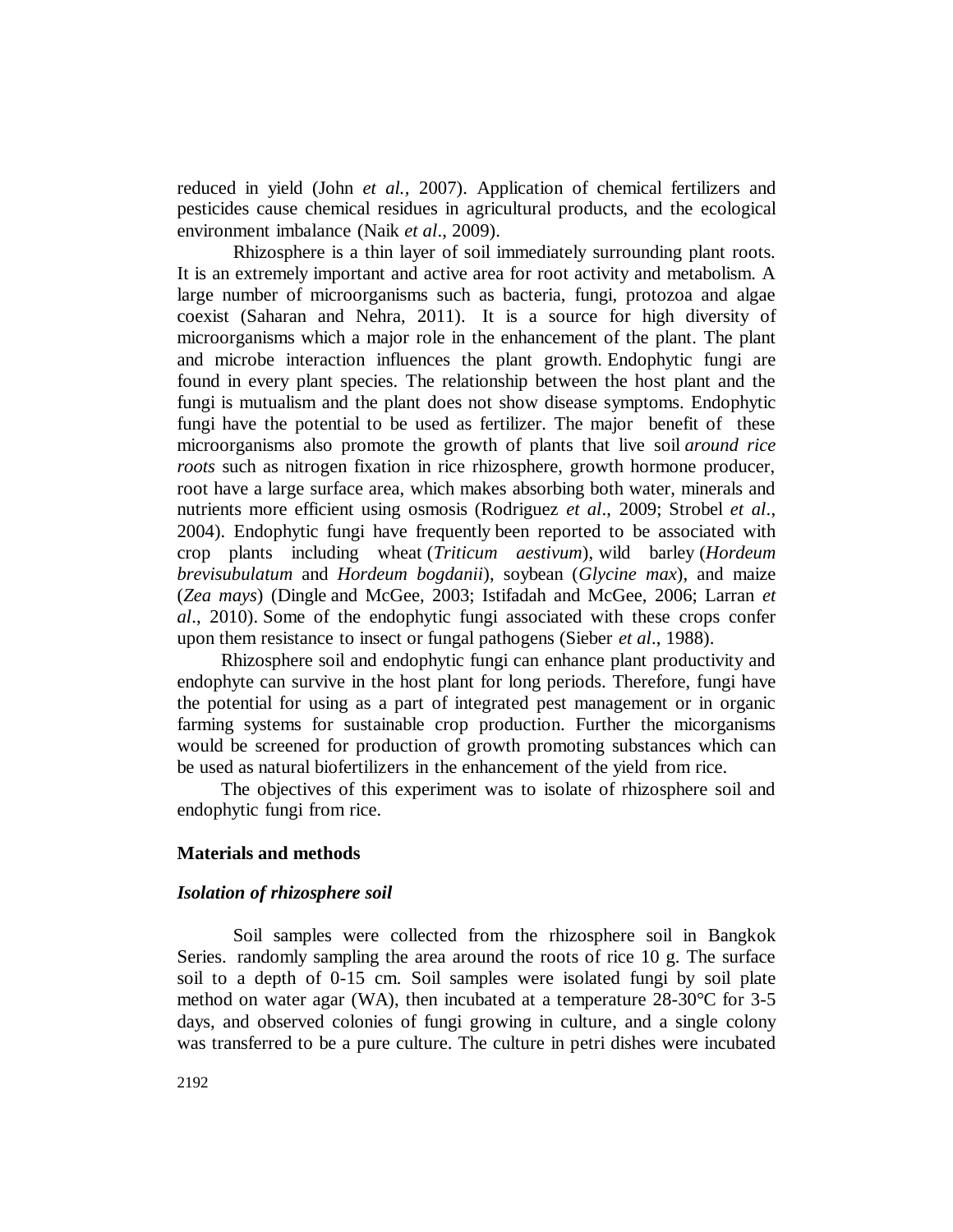at  $28-30$  °C for 1-12 days for observation, identification based on morphological characteristics.

## *Isolation of Endophytic fungi*

Sampling plants for isolation of endophytic fungi were isolated from rice by tissue transplanting method. Plant samples were collected from 2 varieties of rice, Khao Jow Hawm Suphan Buri and Pathum Thani 80. The healthy plants without disease symptoms or pest infestation were selected. The samples were processed within 24 hr. Leaves, branches and roots of rice plants were cleaned under running tap water and cut into 3x3 cm segments. Surface sterilization was done by washing with 70% ethanol for 2 min followed by two rinses in sterile distilled water. Leaf, branches and roots segments were placed on petri dishes containing WA for 2-3 days. Endophytic fungal colony growing out from the plant tissue were transferred into PDA plates (Schulz *et al*., 2002). Sterilized tissue segments were placed on to the surface of PDA and incubated in a light chamber at  $28-30 \text{ C}$  for 1-12 days to yield pure culture.

## *Morphological Identification*

All isolates of fungi were grew very quickly, usually covering the whole surface of the petri dish and the showed profuse sporulation on PDA medium. Endophytic fungi were identified on the basis of cultural morphological characteristics of fungi of each isolate, examined on PDA agar in petri dishes. After 1-12 days of incubation, different characteristics of colonies were recorded such as shape, size, elevation, surface, margin, color, pigmentation, fruiting bodies and spores structures on agar medium and observed under stereo and compound microscope, respectively by following the standard mycological manuals of Domsch *et al*. (1993) and Ellis (1971).

## **Results and discussion**

Result showed that the isolates from rhizosphere soil from rice in Bangkok Series as seen in Table 1. It is morphological identified into 11 species as follows:- Aspergillus spp. such as *A. flavus*, *A. niger*, *A. terreus* , *Fusarium* spp., *F. oxysporum* and *F. solani*, *Trichoderma* spp., *T. harzianum*, *Chaetomium* sp., *Ch.cupreum*, *Curvularia* spp., *Gliocladium* sp., *Penicillium*  spp., *Pythium* sp., *Rhizoctonia* sp. *Rhizopus* spp. and *Xylaria* sp. as seen in  $Fig.1.$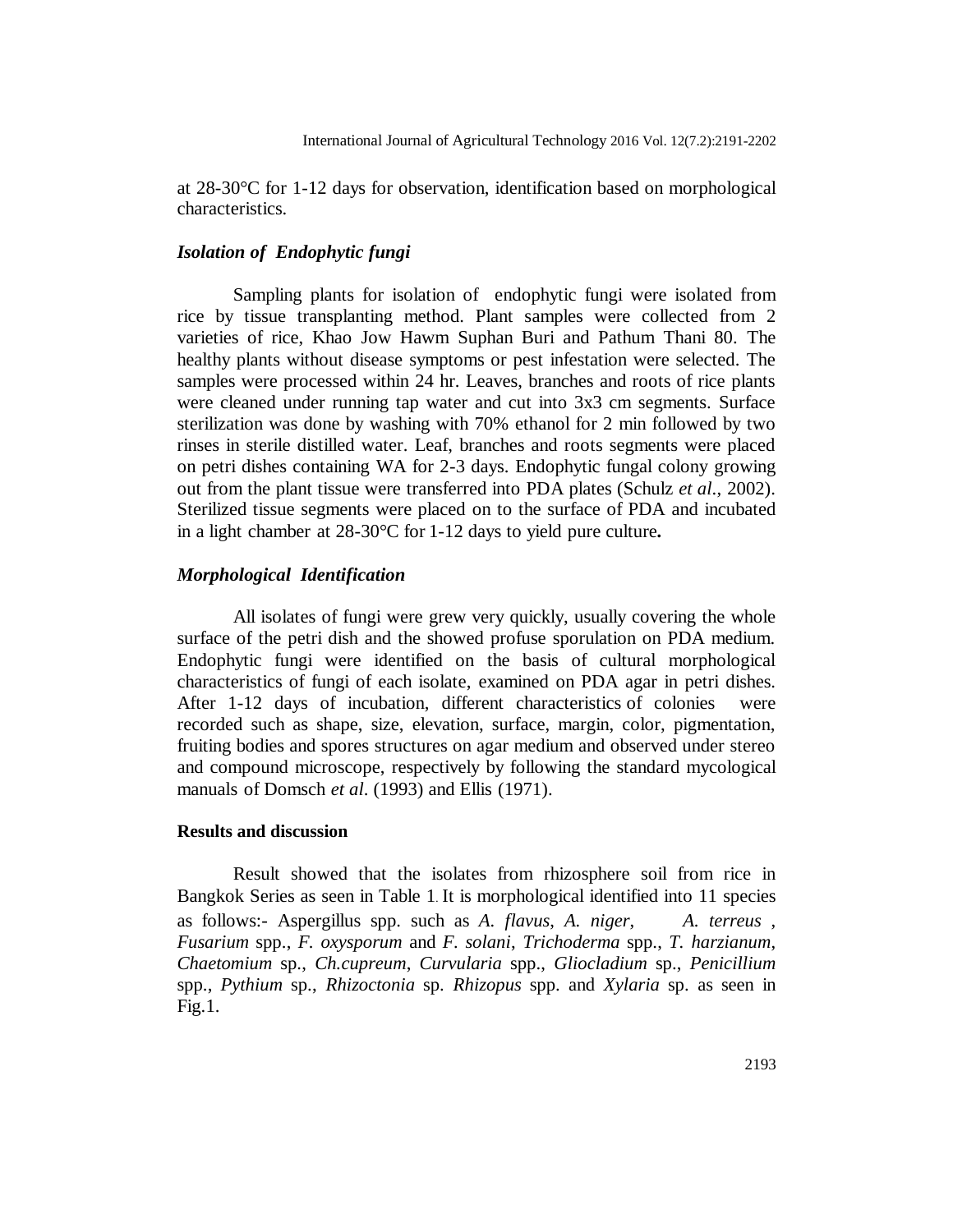| No.            | <b>Fungal species</b> | Location                |
|----------------|-----------------------|-------------------------|
| 1              | Trichoderma harzianum | <b>Bangkok Series 1</b> |
| $\overline{2}$ | Rhizopus spp.         | <b>Bangkok Series 1</b> |
| 3              | Rhizoctonia spp.      | <b>Bangkok Series 1</b> |
| 4              | Aspergillus niger     | <b>Bangkok Series 1</b> |
| 5              | Chaetomium sp.        | <b>Bangkok Series 1</b> |
| 6              | Phytophthora sp.      | <b>Bangkok Series 1</b> |
| 7              | Trichoderma spp.      | <b>Bangkok Series 1</b> |
| 8              | Penicillium spp.      | <b>Bangkok Series 2</b> |
| 9              | Fusarium oxysporum    | <b>Bangkok Series 2</b> |
| 10             | Aspergillus niger     | <b>Bangkok Series 2</b> |
| 11             | Trichoderma spp.      | <b>Bangkok Series 2</b> |
| 12             | Chaetomium cupreum    | <b>Bangkok Series 2</b> |
| 13             | Fusarium solani       | <b>Bangkok Series 2</b> |
| 14             | Aspergillus flavus    | <b>Bangkok Series 3</b> |
| 15             | Gliocladium sp.       | <b>Bangkok Series 3</b> |
| 16             | Curvularia spp.       | <b>Bangkok Series 3</b> |
| 17             | Xylaria sp.           | <b>Bangkok Series 3</b> |
| 18             | Fusarium spp.         | <b>Bangkok Series 3</b> |
| 19             | Aspergillus terreus   | <b>Bangkok Series 3</b> |
| 20             | Fusarium oxysporum    | <b>Bangkok Series 3</b> |
|                |                       |                         |

**Table 1.** Isolates of rhizosphere soil fungi in Bangkok Series.

**Table 2.** Isolates of endophytic fungi from different parts of rice.

| <b>Rice varieties</b> | <b>Fungal species</b>  | Parts of plants |
|-----------------------|------------------------|-----------------|
|                       | Colletotrichum spp.    | Leaf            |
| Khao Jow Hawm         | <i>Trichoderma</i> sp. | Leaf            |
| Suphan Buri           | Aspergillus flavus     | Root            |
|                       | <i>Penicillium</i> sp. | Leaf            |
|                       | Chaetomium cupreum     | Leaf            |
|                       | <i>Rhizopus</i> spp.   | Root            |
|                       | Fusarium oxysporum     | <b>Stem</b>     |
|                       | Curvularia lunata      | Leaf            |
|                       | Curvularia lunata      | Leaf            |
| Pathum Thani 80       | Aspergillus fiavus     | Root            |
|                       | Trichoderma harzianum  | <b>Stem</b>     |
|                       | <i>Penicillium</i> sp. | <b>Stem</b>     |
|                       | Fusarium solani        | Leaf            |
|                       | <i>Pythium</i> spp.    | Root            |
|                       | Aspergillus niger      | Root            |
|                       | Chaetomium globosum    | <b>Stem</b>     |
|                       | Colletotrichum spp.    | Leaf            |
|                       | Chaetomium brasilense  | <b>Stem</b>     |

l,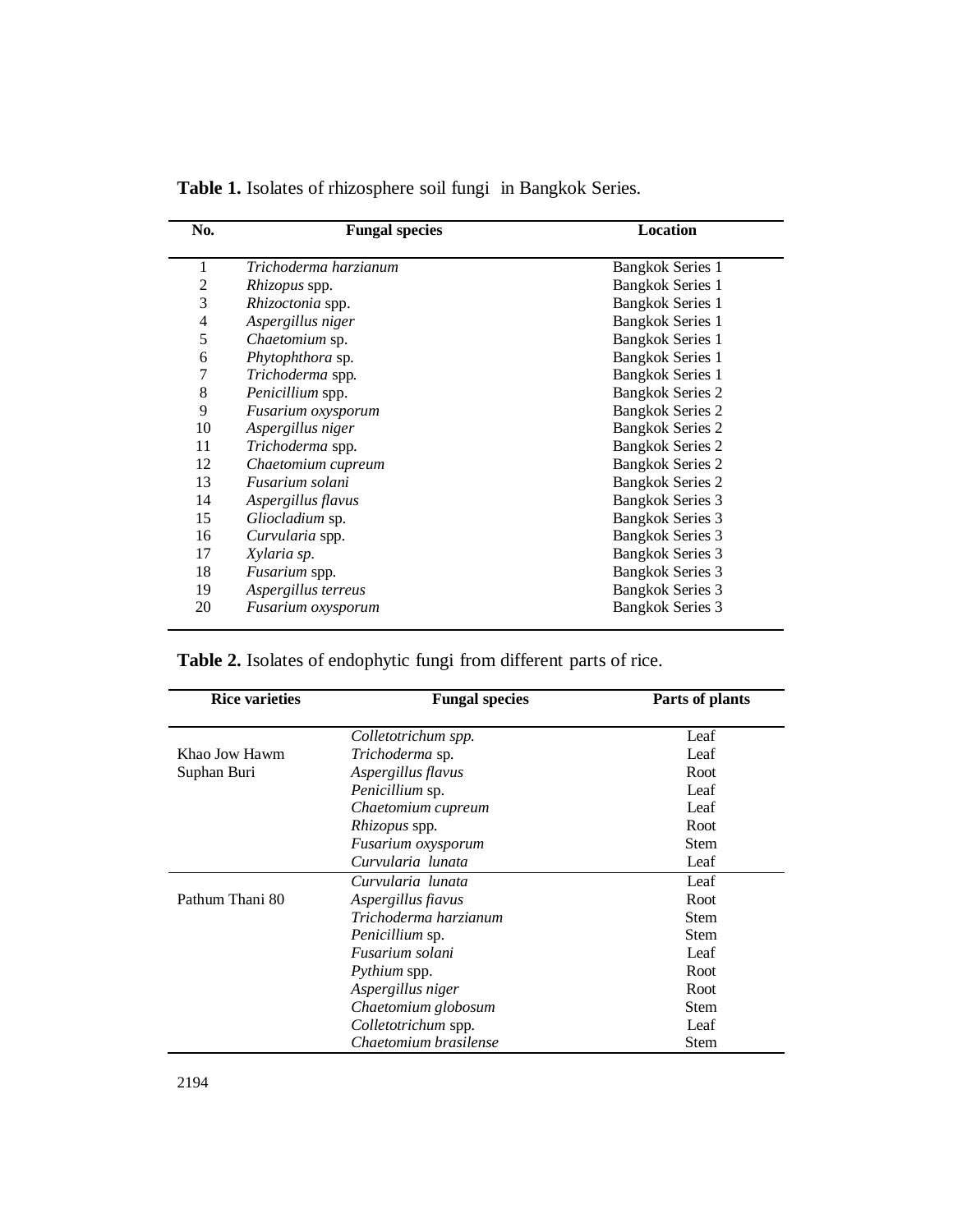Result showed that the dominant genera or endophytic fungi from different parts of rice is shown in Table 2. It is found species in this study similar to the findings of previously reports for isolated fungi from soil (Niharika *et al.,* 2012) and isolated endophytic fungi from different parts of rice. Plant samples were collected from rice 2 varieties of Suphan Buri and Pathum Thani 80. The total endophytic fungal isolates were identified as 9 species as seen in Fig. 2. Most of the endophytic fungi isolated from leaves were identified as *Chaetomium cupreum*, *Colletotrichum* spp., *Curvularia lunata*, *Fusarium solani*, *Penicillium* spp., *Trichoderma* sp., followed by endophytic fungi isolated from stems were *Ch. globosum*, *Ch. brasiliense*, *F. oxysporum*, *T. harzianum* and *Penicillium* sp.and *Aspergillus niger*, *A. fiavus, Pythium* spp., *Rhizopus* sp. which had been isolated from roots. Similar findings reported by Kaewchai (2009) stated that the endophytic fungi from leaves of Hom Kradung-Nga rices found *Chaetomium* sp., *Penicillium* sp., *Aspergillus* sp., *Trichoderma* sp., *Fusarium* sp., *Colletotrichum* sp. and endophytic populations were isolated from roots and leaves were *Ch. globosum*, *Penicillium* sp. and *F. oxysporum* which dominant endophytes in this study (Naik *et al.,* 2009; Yuan *et al.,* 2007).

#### 1. *Rhizopus* spp.

Colonies rapidly growing on PDA with fluffy, cotton-candy like growth in under 5 days were recorded. Growth is generally whitish in colour which can turn brown with age as a result of the maturation of the sporangiospores within the sporangium. Pigmented rhizoid and sporangiophore, apophyses and columella often collapse to form an umbrella-like structure, sporangiospores short-ellipsoidal.

Niharika *et al*. (2012) isolated this fungus from soil agricultural fields at Salur Mandal, a total of 15 species belonging to 6 genera of fungi were isolated by using soil dilution technique and soil plate technique on PDA. The most fungi common among them viz; *Aspergillus flavus*, *A. fumigatus*, *A. niger*, *A. nidulans*, *A. terreus*, *Penicillium chrysogenum, P. frequentans, P. funiculosum, Trichoderma viride, T. harzianum, Fusarium oxysporum, F. solani, Curvularia clavata, C. lunata* and *Rhizopus stolanifer*.

#### 2. *Penicillium* sp.

Colonies grow rapidly growth on PDA. The surface appearance is usually velvety to powdery. The colony colour varies with the species but is usually green, blue-green or grey-green, often with a white edge. *Penicillium* produces septate, hyaline hyphae. Conidiophores are simple or branched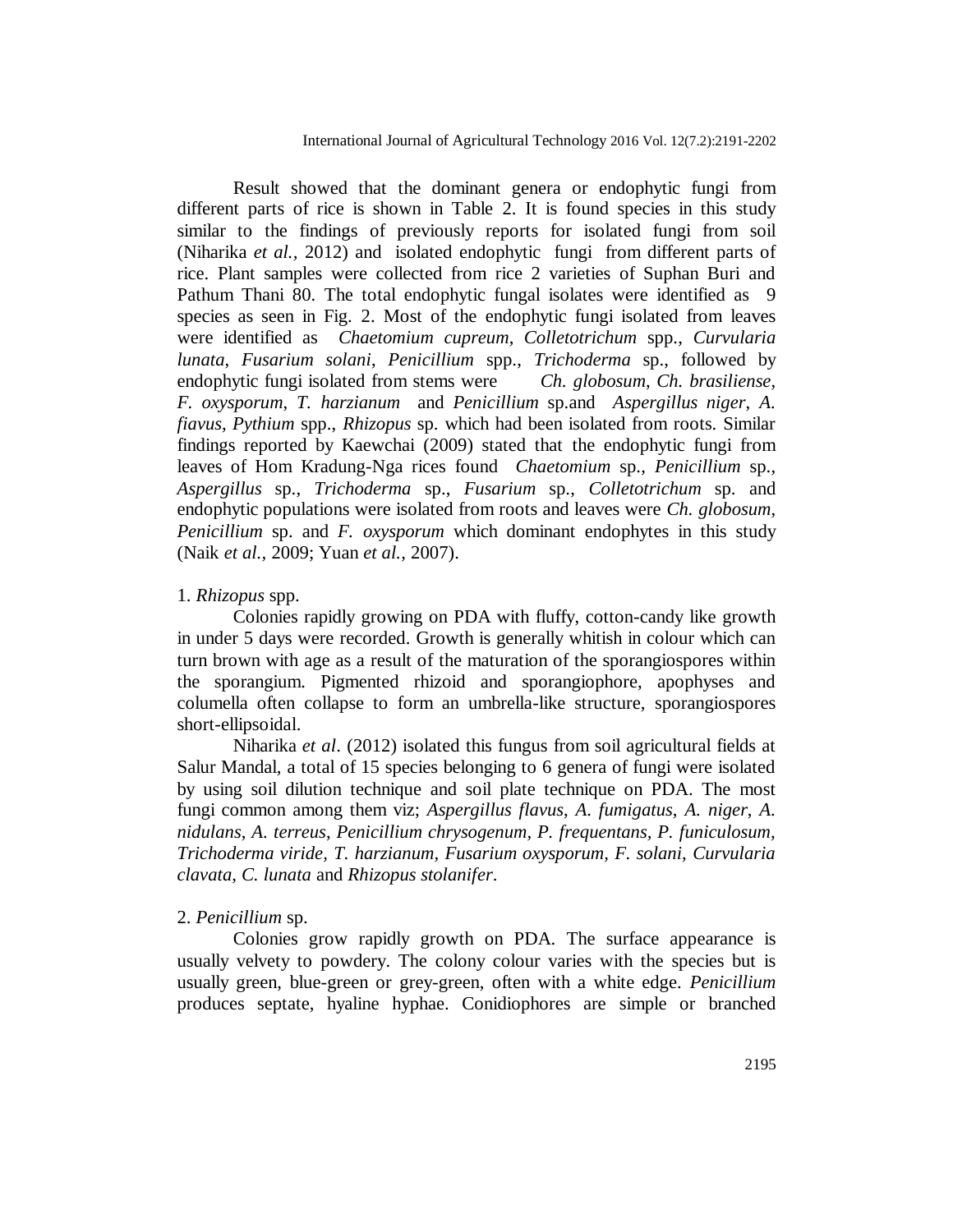depending on the species, single celled conidia which extend as basipetal chains, conidia globose to subglobose.

Rodolfi *et al.* (2006) reported that endophytic colonisation of seeds by Penicillium, Fusarium and Aspergillus which were detected on more than one Italian rice cultivar. In addition to paddy, endophytic species of *Aspergillus* and *Penicillium* were also discovered from banana leaves and roots (Cao *et al.* 2002)

## 3. *Xylaria* spp.

The colonies grow quite slowly on PDA. Mycelia are white color, often growing in groups "finger-like or hand shaped" forms which emerge around stumps dark grey to brown, becoming dark black, upper branches appear powdered white, finally tipped black when mature, stalk black and hairy. Stromata are cylindrical, This isolate do not found to produce ascocarp.

Rogers *et al.* (1987) reported the morphological characters of this *Xylaria* spp. is identical with *Xylaria angulosa* found from soil, and endophytic fungi which isolated from living leaves of *Piper aduncum* (Piperaceae), an evergreen small tree used in traditional medicine (Silva *et al.* 2010).

#### 4. *Aspergillus niger*

Colonies grow very rapidly on PDA with a white to yellowish look likes mycelia, quickly turning black as conidia develop the pigment during maturation. Reverse remains white to pale in colour.

#### 5. *Aspergillus flavus*

Colonies grow very rapidly on PDA with surface growth is velvety, downy or powdery, showing various shades of green, most commonly and may have a white border. Texture is often floccose, especially near the center and overall can be velvety to woolly.

Muthomi *et al.* (2012) found *Aspergillus* spp. isolated from whole and unprocessed maize grain and soil from North Rift and Eastern regions as follwos:- *A. flavus, A. niger, A. fumigatus, A. versicolor, A.terreus, A. clavatus*  and *A. ochraceus.* The most frequently isolates were *A. flavus* and *A. niger*, *while A. clavatus* was the least frequently isolate.

## 6. *Pythium* spp.

Colonies grow fast on PDA with white, fluffy short aerial mycelium that is started to submerge back to the medium surface, mostly colourless, hyphae is by branched. Not all of them produce zoospores but have very large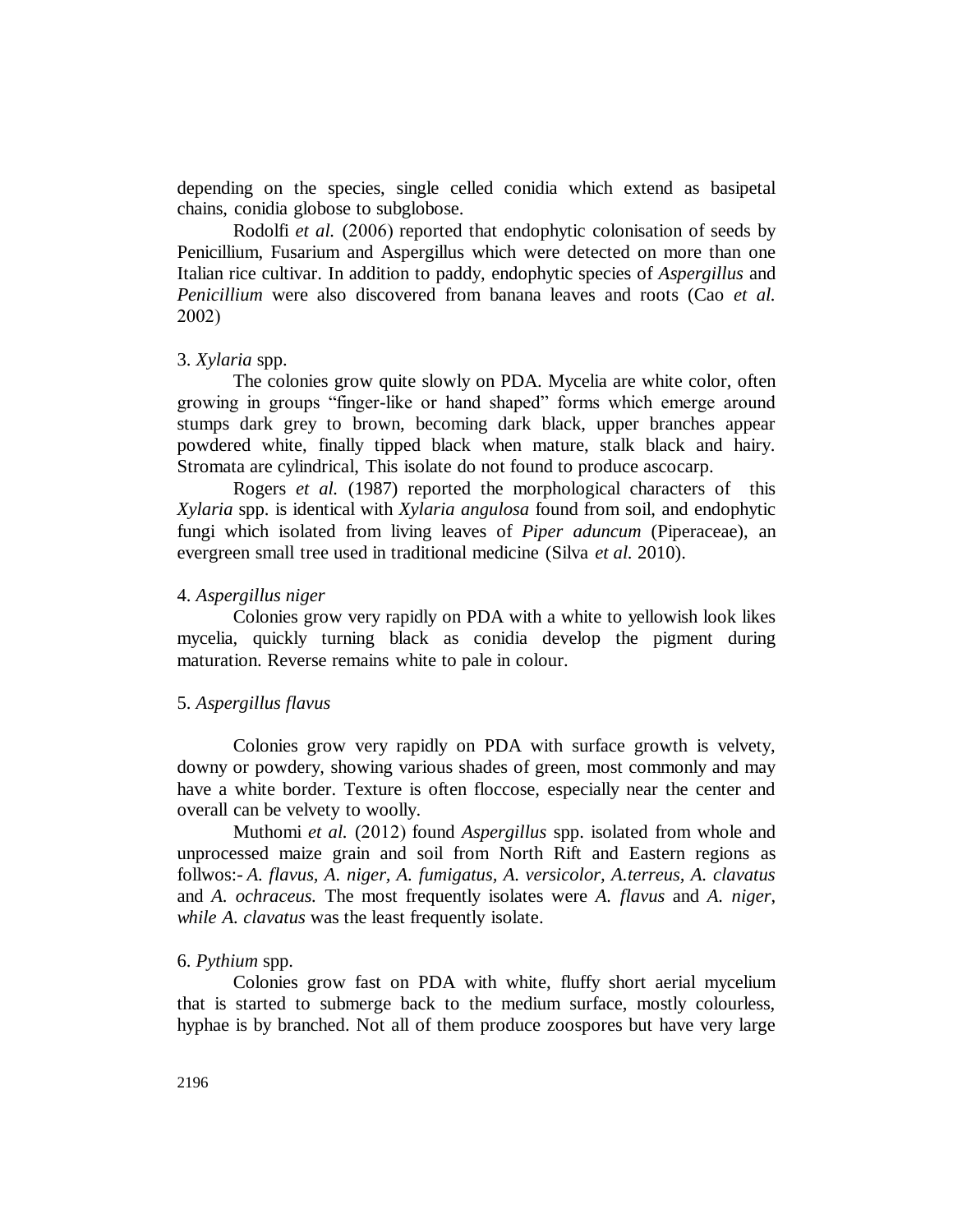sporangia which are globose to cylindrical, oval, and at times peanut shaped mostly catenulate and intercalary. These structures are densely granulated and the larger one with a clear hyaline central zone.

Owen-Going (2003) found isolate of *Pythium aphanidermatum* in root systems of sweet pepper and some species of *Pythium* are found in field soil, sand, pond and stream water and their sediments, and dead roots of previous crops. *P. irregulare* and *P. cryptoirregulare* are isolated from almost every type of greenhouse crop grown.

#### 7. *Chaetomium globosum*

Colonies grow slowly with little superficial mycelium, ascomata dark brown or black, globose to subglobose; lateral hairs dark brown with paler tips, minutely roughened; terminal hairs dark olive brown with paler tips, wavy or loosely coiled and interwined. Ascospores are pale greenish to dark olivebrown, flattened lemon-shaped, smooth surfaced with apical papillae.

#### 8. *Chaetomium cupreum*

Colonies grow slowly and usually red due to a red pigment. Hyaline septate hyphae. Ascomata are mature within 10-14 days, ascomatal hairs arcuate, apically circinate or coiled, asci are clavate in shape, and ascospores are reniform, with a single apical germ pore.

Kaewchai (2009) study on the endophytic fungi from leaves of Hom Kradung-Nga rice. Endophytic fungi from leaves of rice have frequently isolated as *Chaetomium* sp., *Penicillium* sp., *Aspergillus* sp., *Trichoderma* sp., *Fusarium* sp., *Colletotrichum* sp.

#### 9. *Curvularia lunata*

Colonies grow rapidly on PDA. Septate hyphae, generally brown in appearance, Conidiophores are brown, erect, simple or branched. geniculate, producing conidia in sympodial order. Conidia are ellipsoidal, often gently curved, brown in colour, usually with 3 to 4 septa.

Raviraja (2005) reported on the fungal endophytes in five medicinal plant species from India which isolated 18 species of endophytic fungi from bark, stem and leaf. The dominant species were *Curvularia clavata*, *C. lunata*, *C. pallescens and F. oxysporum*. Endophytic fungi was found in the leaf segments rather than the stem and bark segments.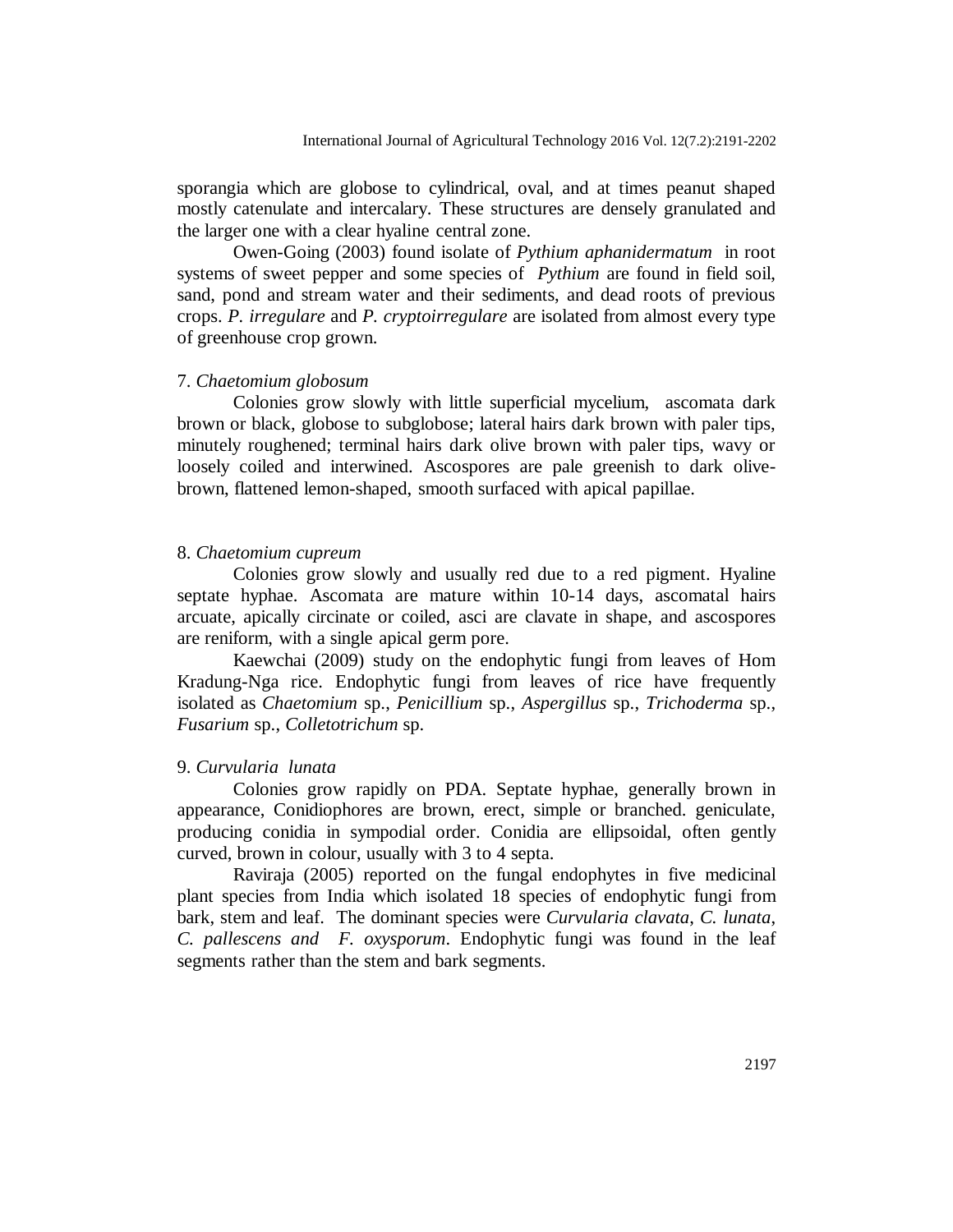## 10. *[Fusarium oxysporum](http://thunderhouse4-yuri.blogspot.ca/2012/06/fusarium-oxysporum.html)*

Colony is fast-growing on PDA. Aerial mycelium is sparsed to abundant and becoming felted, white with purple tinge. Conidiophores are shorted, formed singly and branched. Macroconidia shaped in fusiform, slightly curved, 3-5 septate, elliptical or cylindrical, chlamydospores terminal or intercalary in hyphae, smooth or roughen wall.

Tian *et al.* (2004) reported *Fusarium*, *Aspergillus* and *Penicillium* were the most common endophytic fungal genera discovered from healthy paddy plant in China. From healthy leaves and roots of paddy plants, *Penicillium chrysogenum* and *F. oxysporum* were frequently isolated.

## 11. *Fusarium solani*

Colonies grow rapidly to produce of white floccose (cottony) colonies with aerial mycelium white to cream, becoming bluish-brown. Macroconidia are short multiple branched conidiophores on sporodochia, 3-5 septate, fusiform, cylindrical, often moderately curved, with a short blunt apical cell. Microconidia are usually abundant, cylindrical to oval, 1-2 celled and formed from long lateral phialides. Chlamydospores are hyaline, globose, smooth to rough-walled, borne singly or in pairs on short lateral hyphal branches.

Endophytic fungus isolated from *Taxus baccata* bark. The fungus was identified as *Fusarium solani* (Tayung et al., 2011) and *F. solani* isolated from various crops such as potato, chickpea, wheat, rice, melon, olive and soil.

#### 12. *Trichoderma* spp.

Colonies grow rapidly on PDA with fluffy white tufts, green tufts develop within the colony due to the production of conidia. The reverse is typically a light tan to yellow or pale orange. Septate and hyaline hyphae. Conidiophores are rather short, branching at wide angles, septate, and hyaline hyphae. Conidia are round to ellipsoidal, single celled conidia.

Thongrat *et al*. (2016) reported that isolates from oil palm rhizosphere soil in Trang, Pattani, Phangnga, Phuket and Songkhla provinces found 185 isolates which 16 genera in 26 species:- *Acremonium* spp., *Aspergillus* spp., *Chaetomium* spp., *Chrysosporium* spp., *Cladosporium* spp., *Curvularia* spp, *Eupenicillium* spp., *Fusarium* spp., *Glioladium* spp., *Mucor* spp., *Paecilomyces* spp., *Penicillium* spp., *Rhizopus* spp., *Scopulariopsis* spp., *Talaromyces* spp. and *Trichoderma* spp.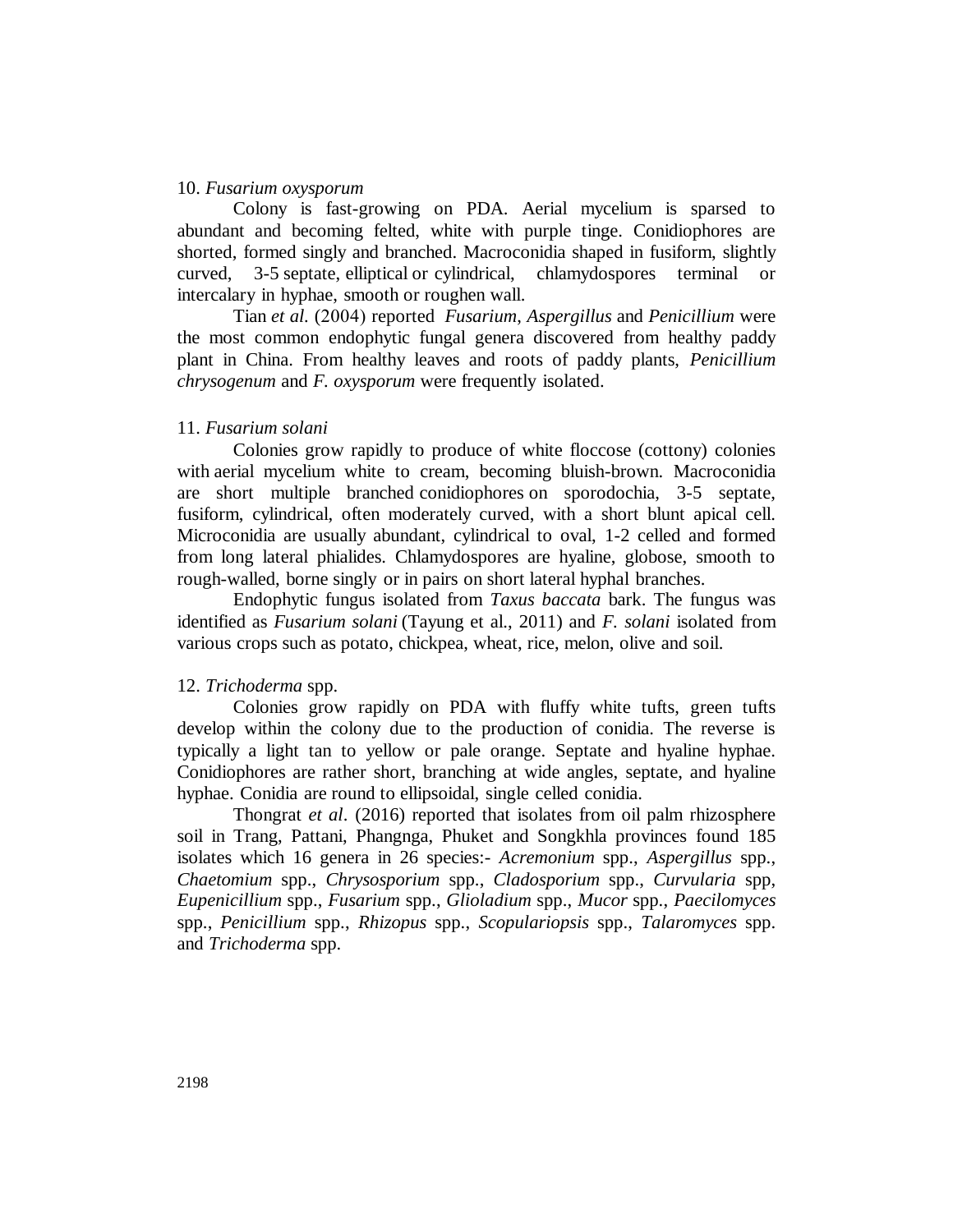## 13. *Colletotrichum* spp.

The colony grow very quickly, usually covering the whole surface of the petri dish, and mycelia initially white-grey become dark brown. Conidia produce on conidiophore in acervulus with a single cell, mostly oval shape.

Lapmak *et al*. (2009) studied on the diversity of filamentous fungi associated with brown rice from Pattalung province and identified into 10 genera:- *Acremonium*, *Aspergillus, Bipolaris*, *Colletotrichum*, *Curvularia, Drechslera, Fusarium, Geotrichum, Nigrospora*, and *Penicillium*. Among these, the most common genus was *Colletotrichum*.

Wongcharoen (2014) stated that rhizosphere soil and endophytic fungi from rice found to be a source of high fungal diversity which play a major role in the enhancement of plant. The plant and microbe interaction influences plant growth. The relationship between the host plant and the fungi is mutualism and the plant does not show disease symptom. The roles of the endophytic fungi in plant disease control. Moreover, endophytic fungi can enhance plant productivity and survive in the host plant for long periods and promote the growth of plants.



**Fig 1.** Isolate from rhizosphere soil:- *Rhizopus* spp. (A-C), *Chaetomium cupreum* (D-F)*, Penicillium sp.* (G-I)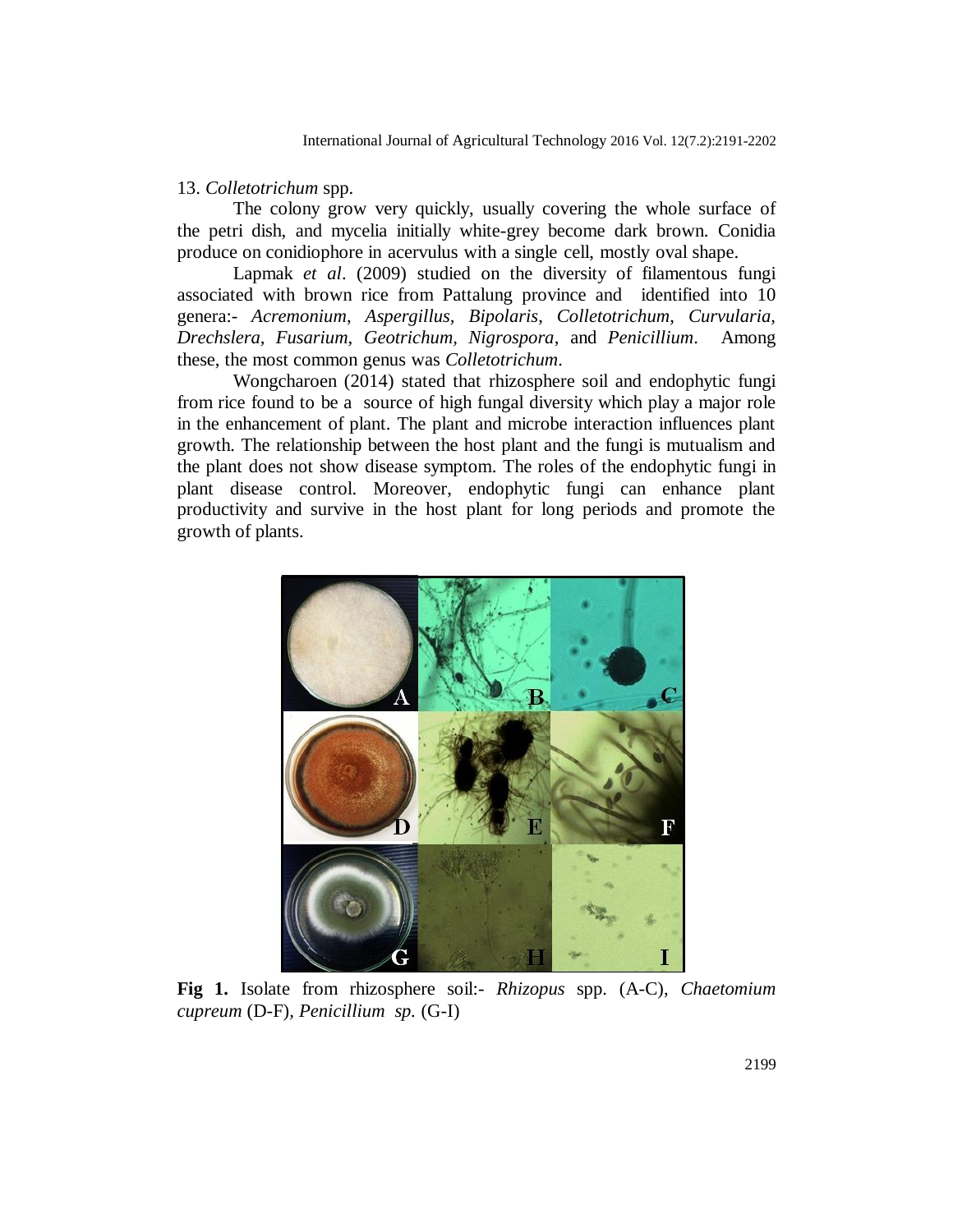

 $\mathbf{A} \cdot \mathbf{A}$  **C Fig 2.** Endophytic fungi from different parts of two varieties of rice 2. *Chaetomium globosum* (J-L), *Curvularia spp.* (M-O) and *Fusarium spp*. (P-R

Isolation of soil and endophytic fungi from rice (*Oryza sativa* L.). Of which, 11 species of rhizosphere soil fungi fro rice in Bangkok Series. The most frequently isolates were *Aspergillius* spp., *Fusarium* spp. and *Trichoderma* spp. Endophytic fungi were isolated from different parts of two varities of rice. The endophytic fungal isolates were found 9 species. The most fungi frequently found were *Aspergillus* spp., *Chaetomium* spp., *Fusarium* spp., *Penicillium* spp., *Trichoderma* spp.

#### **Acknowledgement**

The authors would like to thanks Faculty of Agricultural Technology, King's Mongkut's Institute of Technology Ladkrabang (KMITL), Bangkok, Thailand for financial support. Additionally, the authors are grateful to Laboratory of Biocontrol Reserch Unit and thanks to Dr. Kasem Soytong, Dr. Wattanachai Pongnak and Dr. Supattra Poeaim who sincere gratitude to my Masteral thesis.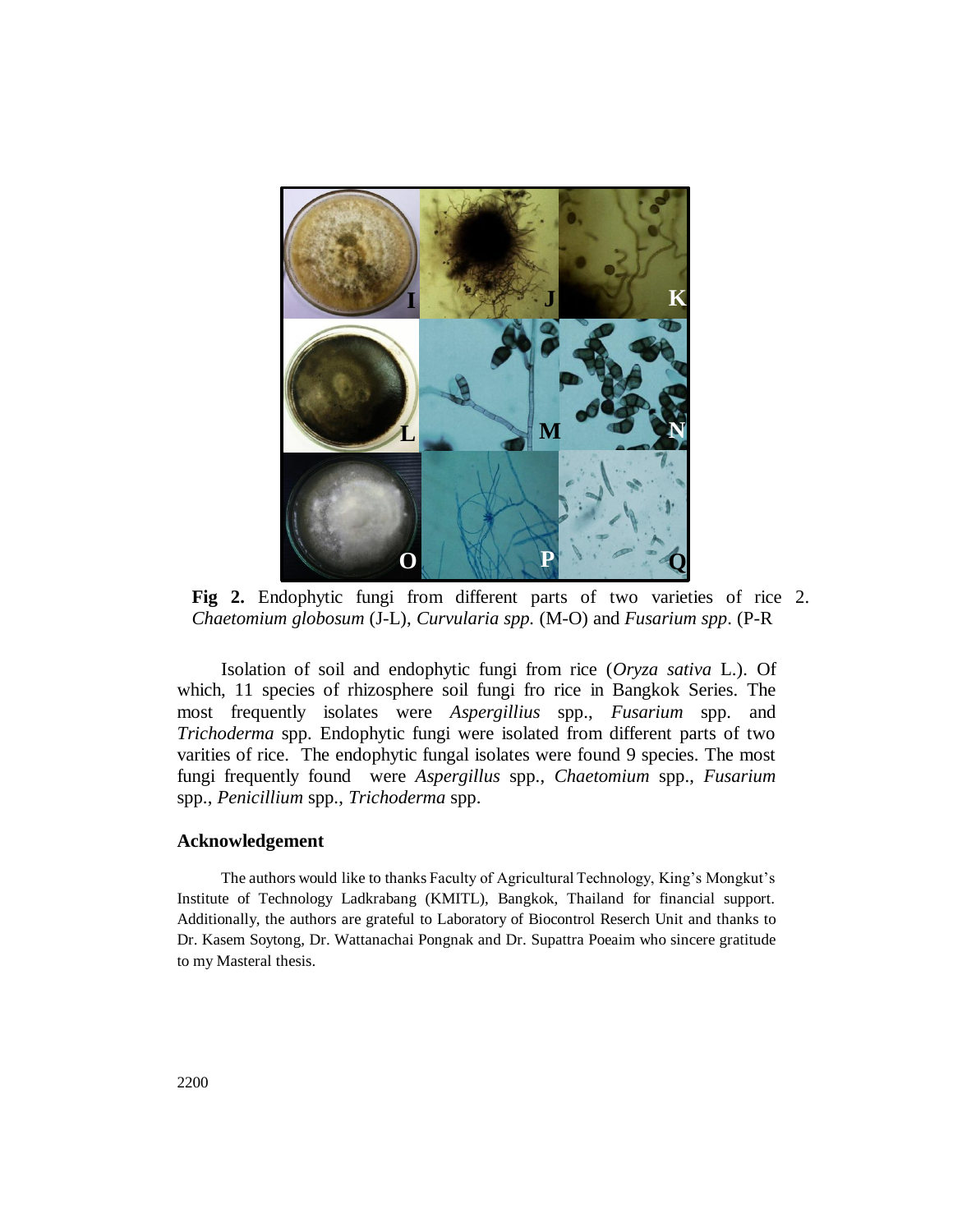## **References**

- Accardelli, M., Vitale, S., Luongo, L., Merighi, M. and Corazza, L. (2008). Morphological and molecular characterization of *Fusarium solam·*isolates. Journal of Phytopathology. 156:534-541.
- Cao L.X., You J.L. and Zhou S.N. (2002). Endophytic fungi from *Musa acuminata*leaves and roots in South China. World Journal of Microbiology and Biotechnology;18(2):169– 171.
- Chavisa Thongrat and Chaninun Pornsuriya. (2016). Diversity of oil palm rhizosphere soil microorganisms in southern Thailand . Khon kaen Agr. Journal. 44. Suppl 1.
- Dingle, J. and Mc Gee, P.A. (2003). Some endophytic fungi reduce the density of pustules of Puccinia recondita f. sp. tritici in wheat. [Mycological Research](https://www.google.co.th/url?sa=t&rct=j&q=&esrc=s&source=books&cd=1&cad=rja&uact=8&ved=0ahUKEwjpj8bOi5zPAhXKto8KHd2CBvsQFggaMAA&url=http%3A%2F%2Fwww.sciencedirect.com%2Fscience%2Fjournal%2F09537562&usg=AFQjCNGnFWTnPyAqqLPhhlXJstfhvXkJzg&sig2=4k14Z5CNAWOH0F-hvwx98g&bvm=bv.133178914,d.c2I) 107: 310–316.
- Domsch, K.M., Gams, W. and Anderson, T.H. (1993). Compendium of soil fungi vol. I & 2nd Ed. Academic Press, London 859(2): 405.
- Ellis, M.B. (1971). Dematiaceous hyphomycetes. Commonwealth mycological Institue, Kews. 608.
- Istifadah, N. and McGee, P.A. (2006). Endophytic Chaetomium globosum reduces development of tan spot in wheat caused by Pyrenophora tritici–repentis. Australias Plant Pathol 35: 411–418.
- John, G.C., Litsinger, J.A., Chen, Y. and Barrion, A. (2007). Integrated pest management of rice. In O. Koul and G.W. Cupressus (Eds.) Ecologically based integrated pest management :315-366.
- Kaewchai, S., Soytong, K. and Hyde, K.D. (2009). Mycofungicides & fungal biofertilizers. Fungal Diversity 38:25-50.
- Larran, S. and Monaco, C. (2010). Status and progress of research in endophytes from agricultural crops in Argentina. In: Arya, A. and A. E. Perello (Eds.) Management of fungal plant pathogens: 149–151.
- Matsuo, T., Kumazawa, K., Ishii, R., Ishihara, K. and Hirata, H. (1995). Science of the rice plant.Physiology, vol. II.Food and Agriculture Policy Research Center, Tokyo, Japan.
- Muthomi, J.W., Mureithi B.K., Chemining'wa G.N., Gathumbi J.K. and Mutit E.W. (2012). *Aspergillus* species and Aflatoxin B1 in soil, maize grain and flour samples from semi-arid and humid regions of Kenya. Int J. AgriScience. 2(1):22-34.
- Naik, S.B., Shashikala, J. and Krishnamurthy, Y.L. (2009). Study on the diversity of endophytic communities from rice (Oryza sativa L.) & their antagonistic activities in vitro. Microbiological Research 164, 290-296.
- Niharika Shiny, P., Bharathi, P. and Ratna P. K. (2012). Isolation and identification of soil mycoflora in different crop fields at Salur Mandal G. Gaddeyya. Department of Botany, Andhra University, India Pelagia Research Library Advances in Applied Science Research, 2012, 3 (4):2020-2026.
- Owen-Going, N., Sutton, J.C. and Grodzinski, B.(2003). [Relationships of](http://www.tandfonline.com/doi/abs/10.1080/07060660309507064) *Pythium* isolates and [sweet pepper plants in single-plant hydroponic units.](http://www.tandfonline.com/doi/abs/10.1080/07060660309507064) [Canadian Journal Of Plant](http://www.tandfonline.com/toc/tcjp20/25/2)  [Pathology](http://www.tandfonline.com/toc/tcjp20/25/2) Vol. 25 , Iss. 2: 155-167.
- Raviraja, NS., (2005). Fungal endophytes in five medicinal plant species from Kudremukh of India, J. Basic. Microbiol, 45: 230 235.
- Rodolfi, M., Lorenzi, E. and Picco, A.M. (2006). Fungal pathogens on Italian rice (*Oryza sativa* L) seed. 3rd International Seed Health Conference of Seed Pathology Section; Bydgoszcz, Poland. 6–8 September 2006; 76–77.